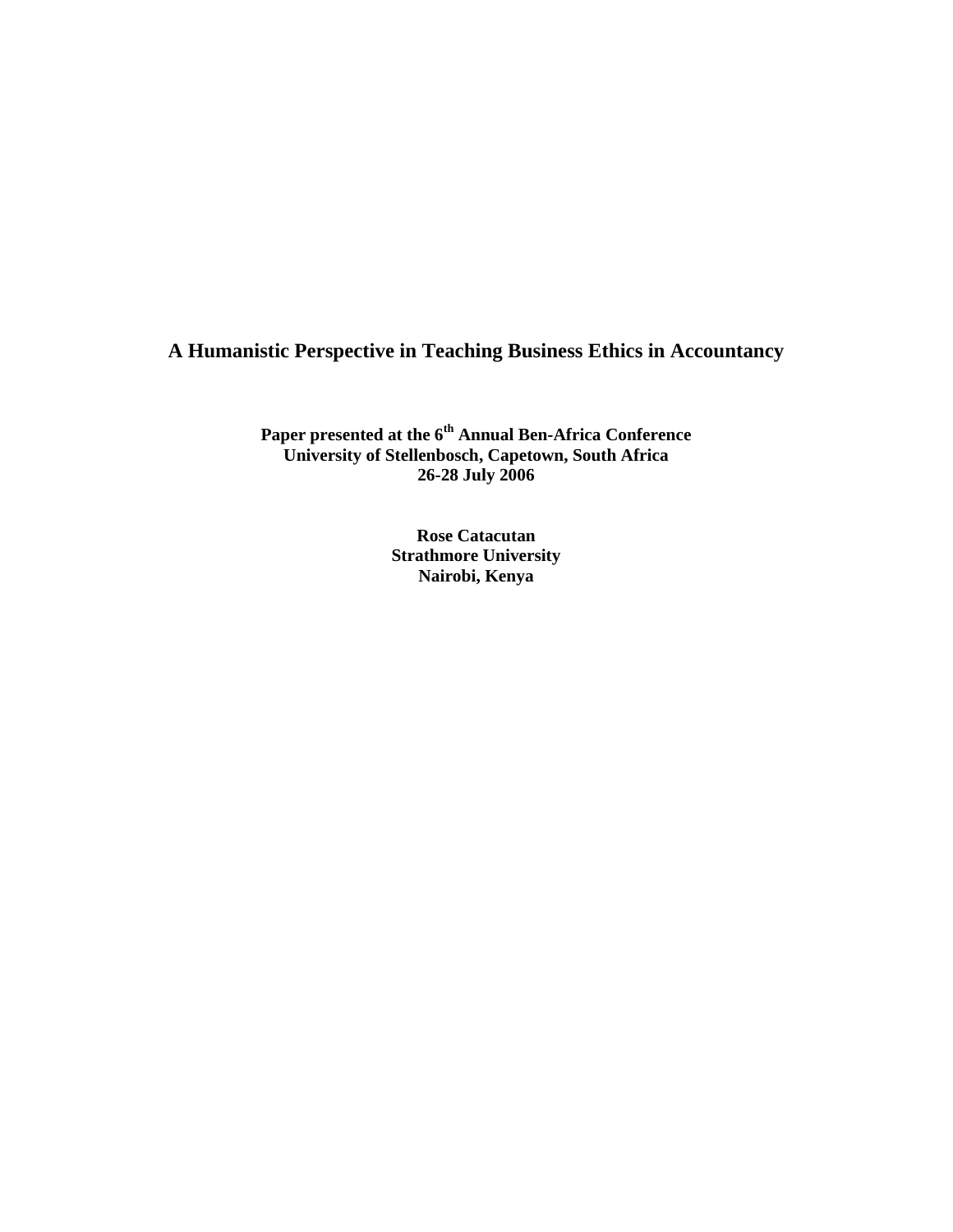### **A Humanistic Perspective in Teaching Business Ethics in Accountancy**

### **Introduction**

The recent corporate scandals that led to the unexpected demise of Arthur Andersen have exposed the crisis which the accounting profession is currently undergoing in the United States. According to Stephen Zeff, the accounting profession has reached a stage where auditors seem to be more susceptible to compromise on questionable accounting practices as compared to earlier years. The transformation of accounting firms from being professional firms into business firms was an important factor in creating a climate in which serious confrontations between auditors and clients were destined to  $\text{occur}^1$  This transformation started in the early 1980s as competition drove the big accounting firms to venture into the business of providing consultancy services to compensate for their declining revenues from audit engagements. Since then the big firms experienced rapid growth and began to function as business firms to the detriment of professionalism.

Members of the accounting profession had since then expressed their concern over the gradual degeneration of values in the big firms. In 1980 the President of AICPA William Gregory warned members over the fact that "accountants have subordinated courtesy, mutual respect, self-restraint and fairness for a quest for firm growth and a preoccupation with the bottom line"<sup>2</sup>. Representatives of the big firms however denied ethical responsibility for the corporate scandals that occurred. According to them what happened between Enron and Andersen was not so much a consequence of the lack of ethics on the part of the auditors, but was due to the failure in the current financial reporting system that advocated for "backward-looking" financial statements<sup>3</sup>. They also held that these scandals were mere isolated cases perpetrated by a few corrupt individuals, and do not represent in any way the general manner in which the big accounting firms carry out their professional duties.

## **The Crisis in the Profession as a Crisis in Ethics**

A number of measures have been proposed by the members of the profession in response to the crisis of credibility that is taking place. Among these is the need for more restrictive laws in order to fight corporate corruption. In July 2002 the US Congress responded with the Sarbanes-Oxley Act to legislate ethical behaviour both for publicly traded companies and their auditor firms. There is a growing consensus however that the far more lasting and effective solution lies in the need for ethical behaviour among the members of the accounting profession.

As Murphy Smith stated, "In the wake of corporate scandals and a shaky stock market, Congress passed legislation that established a new board to oversee auditors of publicly traded companies and increased prison sentences for fraud. However, new laws such as the Sarbanes-Oxley Act, while helpful, will not restore confidence in the stock market.

<sup>&</sup>lt;sup>1</sup> Cf. Zeff, S. (2003), p. 189.

<sup>2</sup> Cf. Zeff, S. (2003), p. 268.

<sup>3</sup> Cf. Penman, S. (2003), p. 78.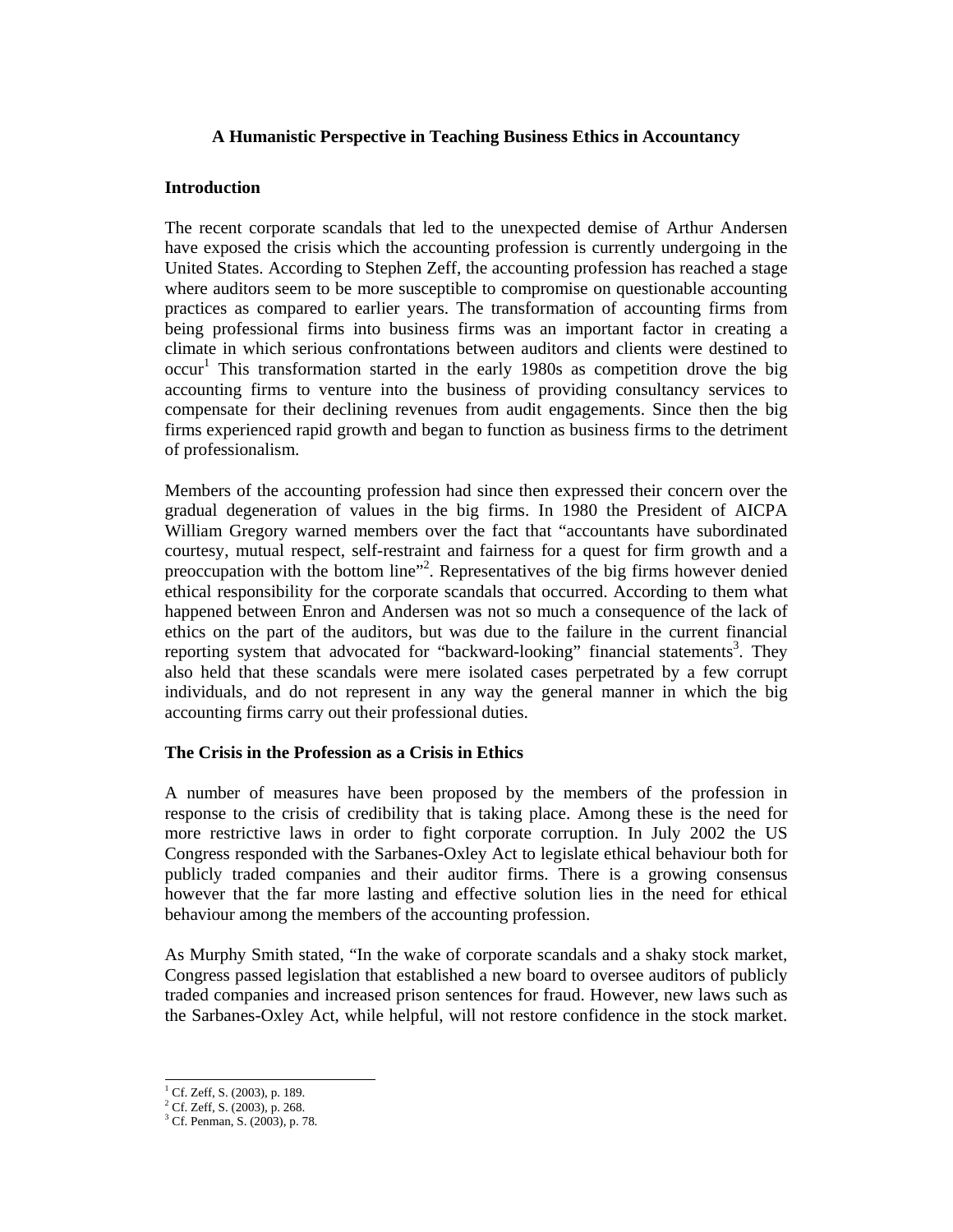Confidence will be restored only by ethical leadership from the accounting profession, the business community and the government"4 .

In the year 2002, the Public Oversight Board as mandated by the SEC emphasized that "in the final analysis, the most important determinants of audit effectiveness are the personal attributes and skills of the individual auditor. The personal attributes of individuals provide structure and definition for their role in society and establish the foundation for what constitutes a true professional. For the individual auditor, these attributes are independence in fact and in appearance, adherence to strong ethical standards, a great sense of personal integrity, and the will to act objectively even in the face of intense pressures. Most importantly, individual auditors, as members of a respected profession, should assign the highest priority to protecting the public interest"<sup>5</sup>.

For Walter Scheutze, former accountant of SEC, independence is key to the accounting profession; its absence constitutes a threat to the authority of auditing firms as "guardians of financial truth"<sup>6</sup> . The history of the accounting profession has shown that this lack of independence has characterized not only the relations of the big accounting firms with their client firms, but also their relations with the regulatory bodies of the accounting profession. The presence of senior partners of the big accounting firms in key positions both in the American Institute of Accountants (AICPA) and in the standard-setting body (FASB), opened the way for the corporate community, as client firms of the partners, to influence the standard-setting process to work to their advantage<sup>7</sup>. Members of the profession are therefore emphasizing the need for ethics at the institutional level as well.

### **Can Ethics be Taught?**

The corporate scandals also brought to light the role of the academic community in strengthening the ethical values of accounting students as future leaders of the profession. Some members however remain sceptical, thus leading to debates about the effectiveness of the ethics programmes currently being taught in schools. Those who think that ethics cannot be taught base their arguments on the fact that moral foundations are built long before a person enters the university. By the time a student is taught ethics at the undergraduate or postgraduate level, they claim that his or her character is already formed and no amount of teaching can change a student's moral life. Murphy Smith formulated the following questions that give a summary of the views of these educators: "Can ethics be taught? If a student lacks personal integrity, can a faculty member make a difference? Should he even try to make a difference?"<sup>8</sup>

Teachers of business ethics do face difficulties as they attempt to effect moral change in the life of their students, but this does not mean that such a task is impossible. It is common experience to find students who know the moral principles theoretically, but who fail to behave ethically in practice. It is therefore not surprising that this gap between theory and practice continues to exist later on in their professional life. There

 $\overline{a}$ 

<sup>4</sup> Cf. Smith, M. (2003), p. 47.

<sup>&</sup>lt;sup>5</sup> Cf. Public Oversight Board (2000).

<sup>6</sup> Cf. Scheutze, W. (1994), pp. 69-70; Levitt, A. (1996).

 $7^7$  Cf. Zeff, S. (2002).

<sup>8</sup> Cf. Smith , M. (2003), p. 48.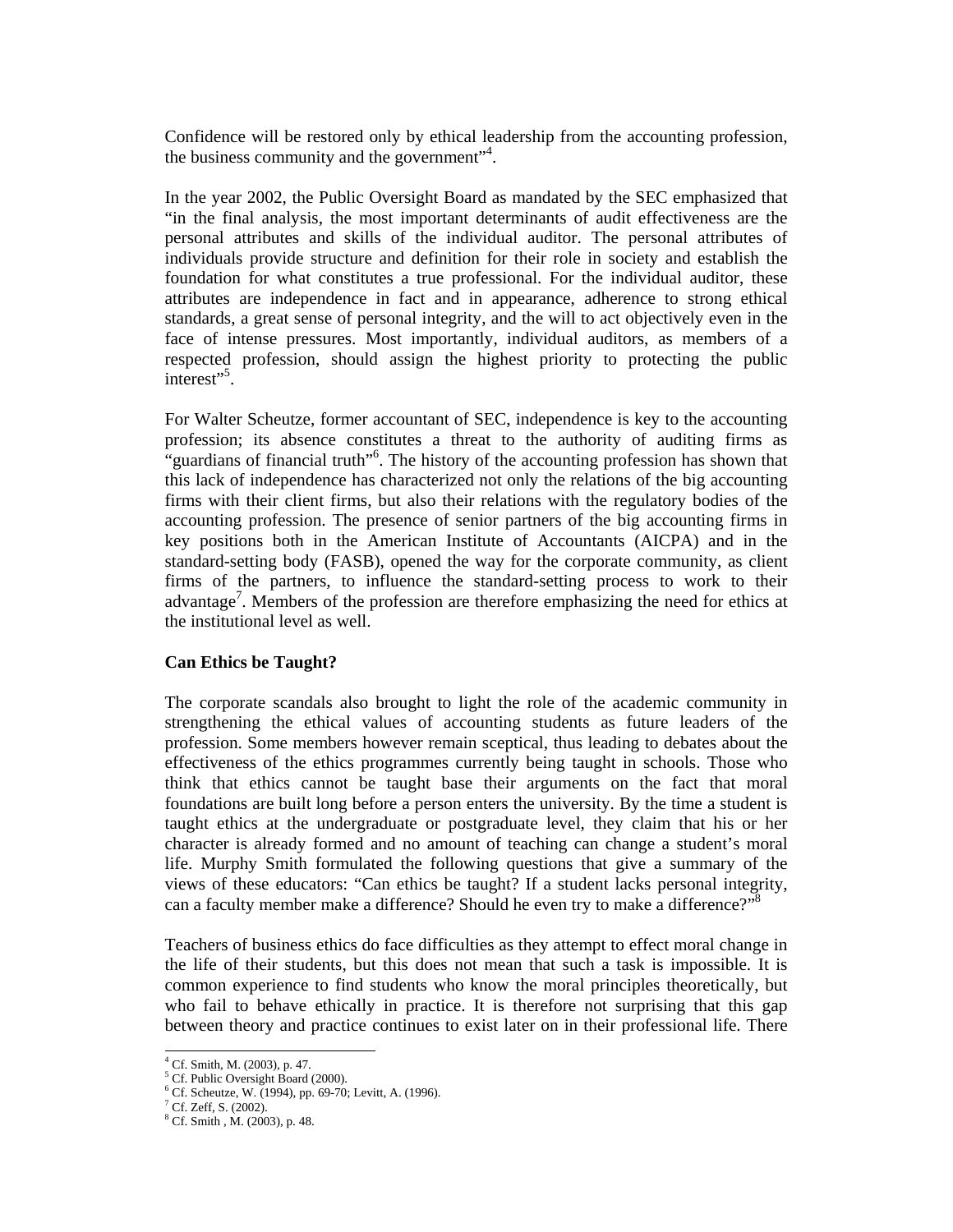are accountants who know quite well the content of the ethics code as they were taught in school, but readily agree to engage in unethical accounting practices when their monetary or financial gains are put at stake.

The challenge for educators is to bridge this gap between theory and practice. This would mean that the teaching of business ethics should not only be aimed at providing rules of behaviour to guide students in their actions, but should also aim at instilling in them a sense of personal freedom and responsibility. Teaching ethics should be an occasion for the students to reflect on their own personal moral experience, on whether they are exercising their freedom in a correct and responsible way, and on the consequences of their own moral decisions in their lives. The classes in ethics should help students appreciate the importance of living a good moral life as a condition for their own happiness.

Students should realize that their moral decisions have repercussions in their personal lives, and that through their free choices they configure or modify themselves in one way or another. Each person is, in a certain sense, a product of his own actions. This would explain why people do react differently when confronted with an ethical dilemma. A person, who has always known how to exercise his freedom correctly and has consistently made choices that strengthened his personal values or virtues, will most likely choose to act with integrity when faced with the possibility of committing fraud. On the other hand, a person who has always chosen to sacrifice his integrity in exchange for wealth or prestige will most probably act dishonestly in a similar situation. This capacity to configure oneself through one's free choice is at the basis of the real possibility which every individual has to achieve a moral change.

The possibility of becoming better persons should therefore be presented to the students as an ideal and as a task which they should responsibly carry out. According to Melé, the goal of ethical education is to achieve good behaviour: insist on awaking moral sensibility, help make sound moral judgments, induce moral motivation and encourage moral virtues<sup>9</sup>. Ethical education is not only aimed at the development of moral reasoning but also of attitudes or virtues that favour ethical behaviour. The acquisition of virtues however is not a question of knowledge but is a result of deliberated and free actions. Thus ethical education cannot produce virtues by itself; what ethical education can do is to show virtues, exhort and motivate the students to acquire them and explain how. Educators play an important role in achieving this goal.

One of the ways in which teachers of ethics can help is to give their students appropriate advice as they encourage them to personally reflect on their lifestyle and on their goals in life. This reflection is usually difficult because the person would have to ponder on some of the serious moral issues that affect his life, and because it would eventually lead one to confront himself with the real possibility of changing his behaviour. Let us take the case for instance of a person who is accustomed to lying or to being dishonest in order to achieve his professional goals. If such a person were to seriously consider the possibility of a change, it would mean that he would have to choose to give up part of his professional ambitions and to set aside the dishonest means which he had chosen to achieve them. The personal contact of the educator with his students becomes crucial at this moment, in order to give the correct advice to help them in making these

 $\overline{a}$ 

 $^{9}$  Cf. Melé, D. (2005), p. 105.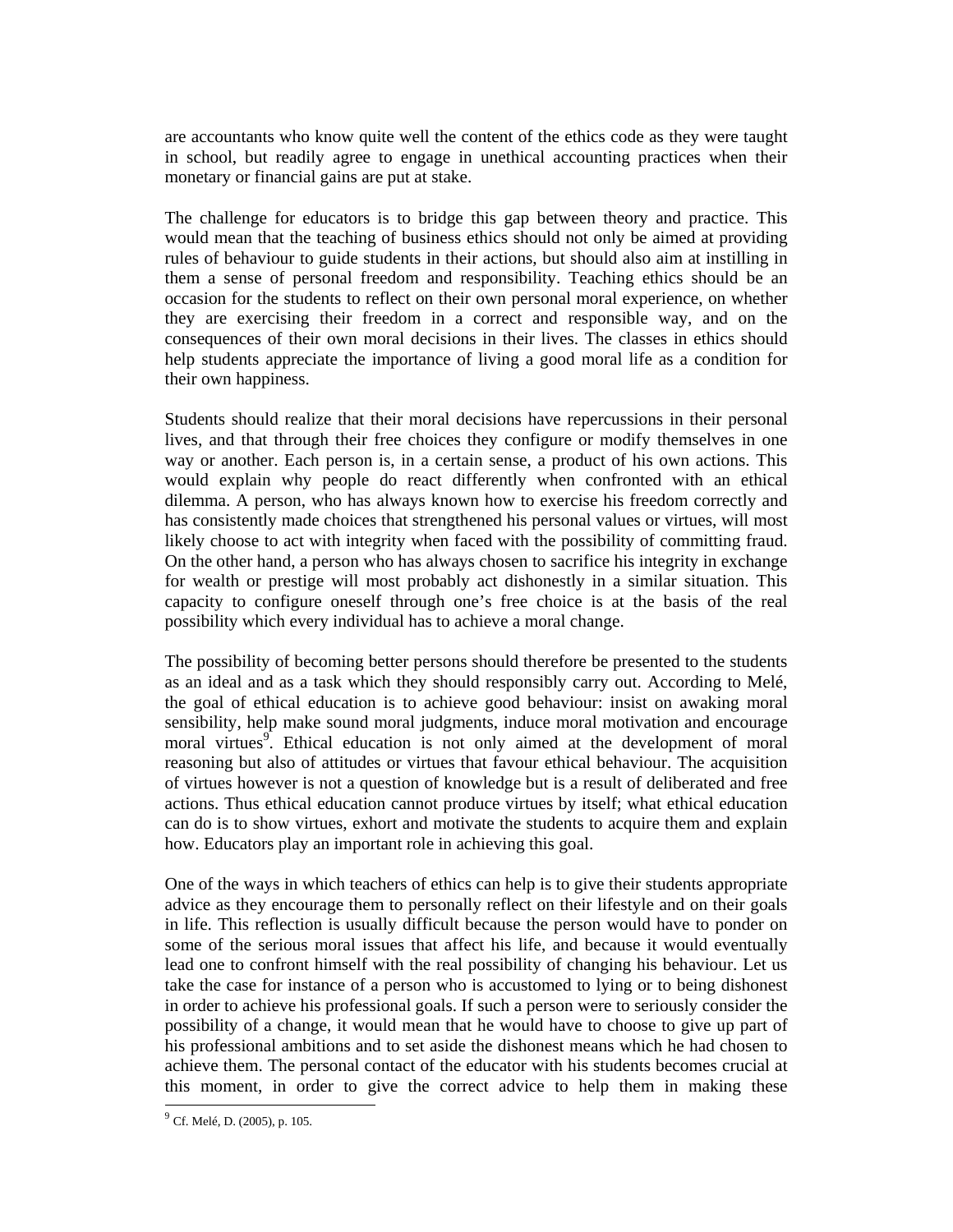fundamental decisions in life. Teachers of ethics should therefore not limit themselves to interacting with their students in class but should also keep in close contact with them outside the classroom situation. Apart from giving good advice, they can also help by setting good example because teaching becomes more effective when the values or virtues taught are personified.

The classes in ethics should also help students to acquire a sense of responsibility towards others in society. As human beings do not exist in isolation but live in a community with others, one's actions will certainly impact on society. Each one is therefore responsible for the consequences of his moral choices not only on his own life but also on the lives of other people. Students should be helped to reflect on the seriousness of social injustice as one of the consequences arising from one's lack of moral integrity. An accountant who commits fraud not only ruins his own moral being but also harms the interests of the other members of society who depend on him.

Accountants as professionals are expected to provide service to the public. But what does it mean to serve? Service is a fundamental attitude which underlies every human relation. It is based on the recognition that the others are one's equals, worthy of one's respect and esteem. It means the refusal to use others to one's advantage or self-interest. It is the basis of every act of justice, of treating the others as they ought to be treated, of ensuring that each one receives what is due. Service as an attitude opens the possibility of contributing to the good of others, which truly enriches a person's moral being. Egoism or the selfish pursuit of one's interest however deprives the person the possibility of exercising his freedom to configure not only himself but also to influence the lives of others in a positive way.

In conclusion, the teaching of business ethics in accountancy continues to be relevant because it can contribute to effect a moral change in the life of the students. The possibility of a moral change is within the reach of every individual through the configuring power of his actions. This change however entails a complex process because it involves a deliberate and free decision on the part of the person. Every individual is then capable of becoming better persons and it is the task of teachers of ethics to motivate and guide their students as future accountants to become good and honest professionals.